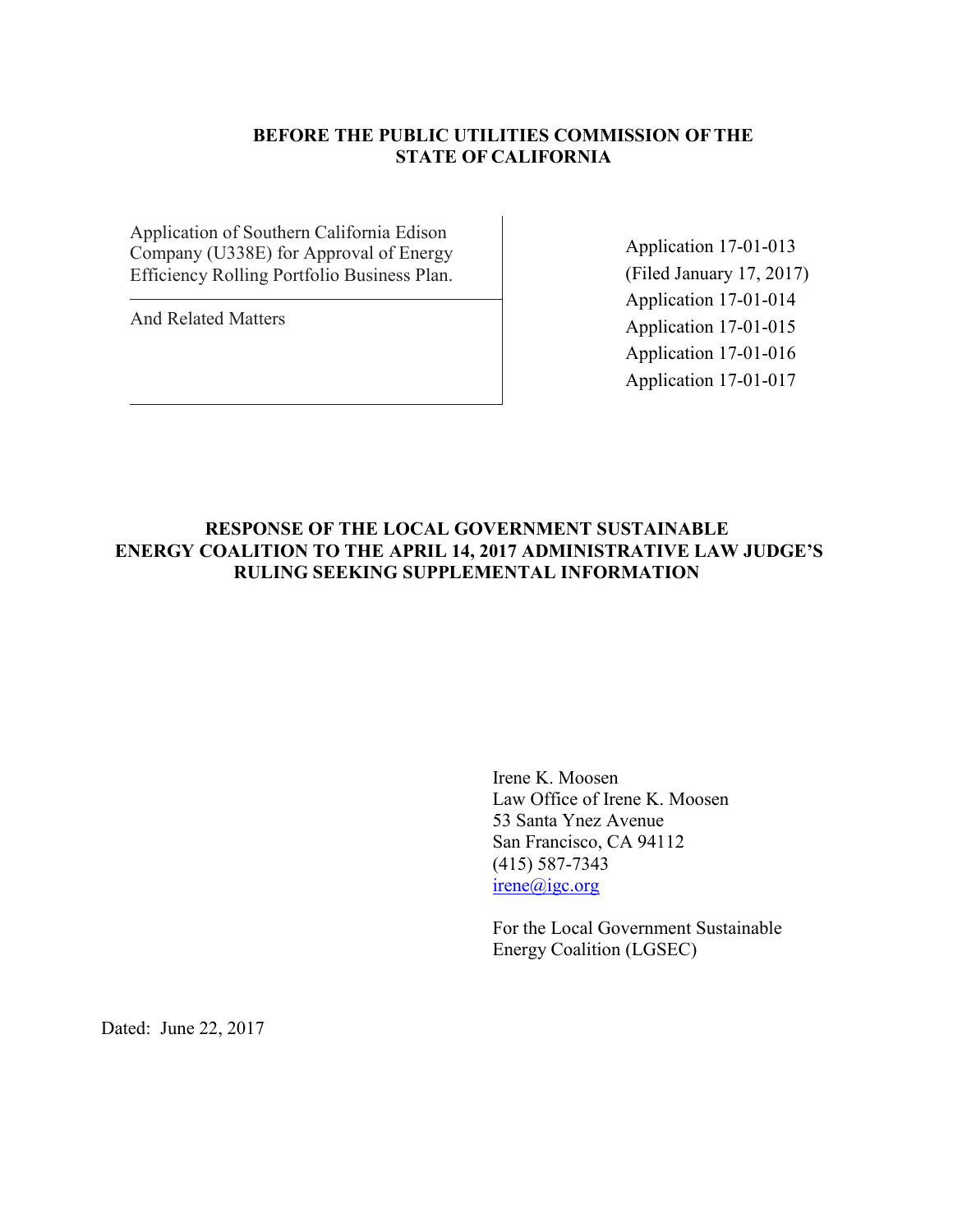#### **BEFORE THE PUBLIC UTILITIES COMMISSION OF THE STATE OF CALIFORNIA**

Application of Southern California Edison Application 17-01-013 Company (U338E) for Approval of Energy (Filed January 17, 2017) Efficiency Rolling Portfolio Business Plan. Application 17-01-014

Application 17-01-015 And Related Matters Application 17-01-016 Application 17-01-017

## **RESPONSE OF THE LOCAL GOVERNMENT SUSTAINABLE ENERGY COALITION TO THE APRIL 14, 2017 ADMINISTRATIVE LAW JUDGE'S RULING SEEKING SUPPLEMENTAL INFORMATION**

Pursuant to the April 14, 2017 Administrative Law Judge's Scoping Memo and Ruling

of Assigned Commissioner and Administrative Law Judges (Scoping Memo and Ruling)

directing energy efficiency business plan proponents to file and serve responses to the request

for supplemental information in Attachment B – Questions for All Parties, the Local

Government Sustainable Energy Coalition  $(LGSEC)^1$  submits this Response in compliance.

On June 9, 2017, the Administrative Law Judges issued the *Administrative Law Judges'* 

*Ruling Modifying Schedule*, extending the deadline for filing this response to June 22, 2017.

LGSEC's Response to some of the individual questions included in Attachment B is presented

in the Attachment hereto and served on all parties in this consolidated proceeding in

compliance with the Scoping Memo and Ruling.

 $<sup>1</sup>$  The LGSEC is a statewide membership organization of cities, counties, associations and councils of</sup> government, special districts, and non-profit organizations that support government entities. Each of these organizations may have different views on elements of this Application, which were approved by the LGSEC's Board. A list of LGSEC's members can be found at [www.lgsec.org.](http://www.lgsec.org/) LGSEC is a program of the Local Government Commission (LGC). The LGC is a 35-year old non-profit organization supporting local government leadership in land use, energy and water sustainability.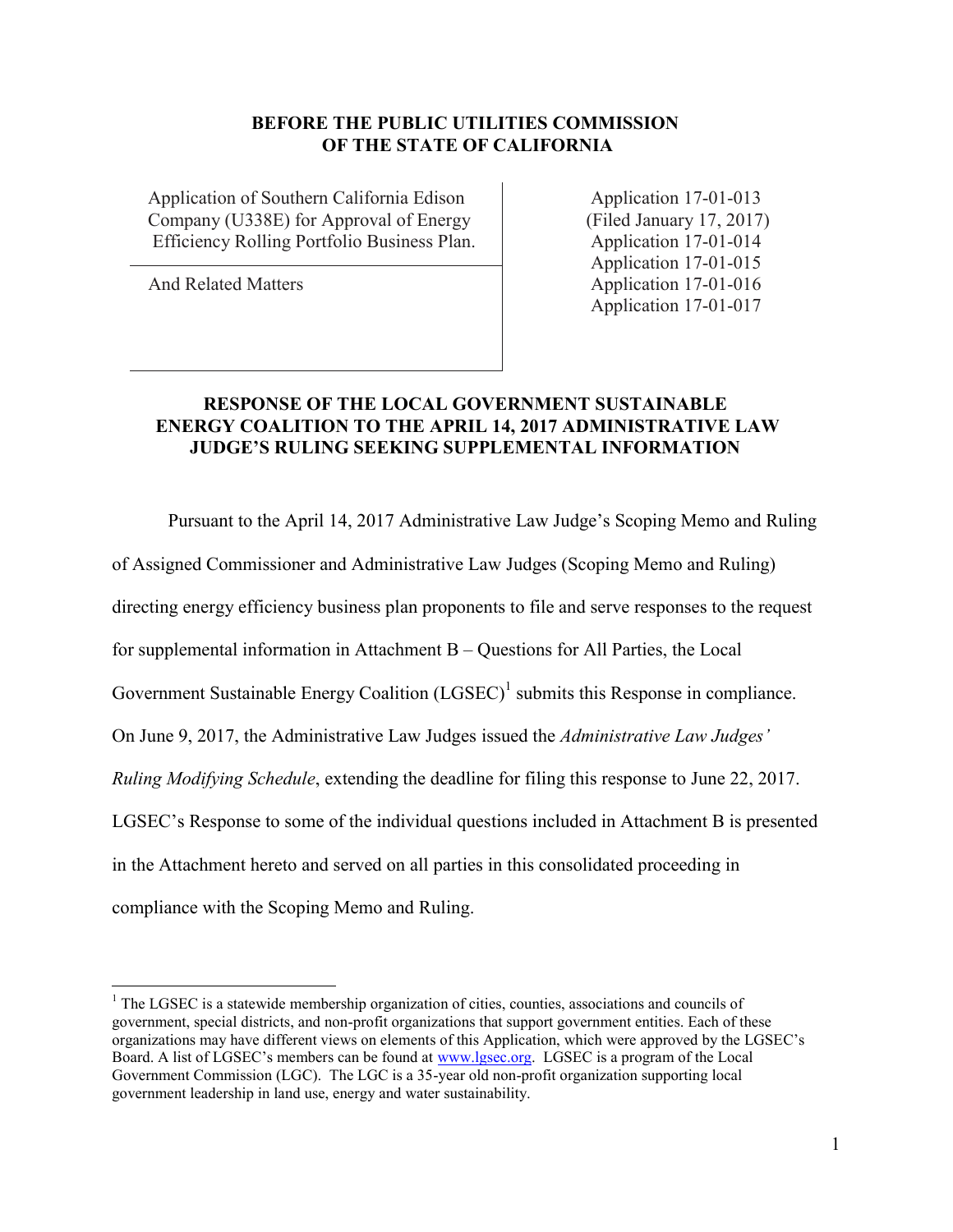Respectfully submitted,

June P. Morsen

Irene K. Moosen Law Office of Irene K. Moosen 53 Santa Ynez Avenue San Francisco, CA 94112 (415) 587-7343 irene@igc.org

For the Local Government Sustainable Energy Coalition (LGSEC)

Dated: June 22, 2017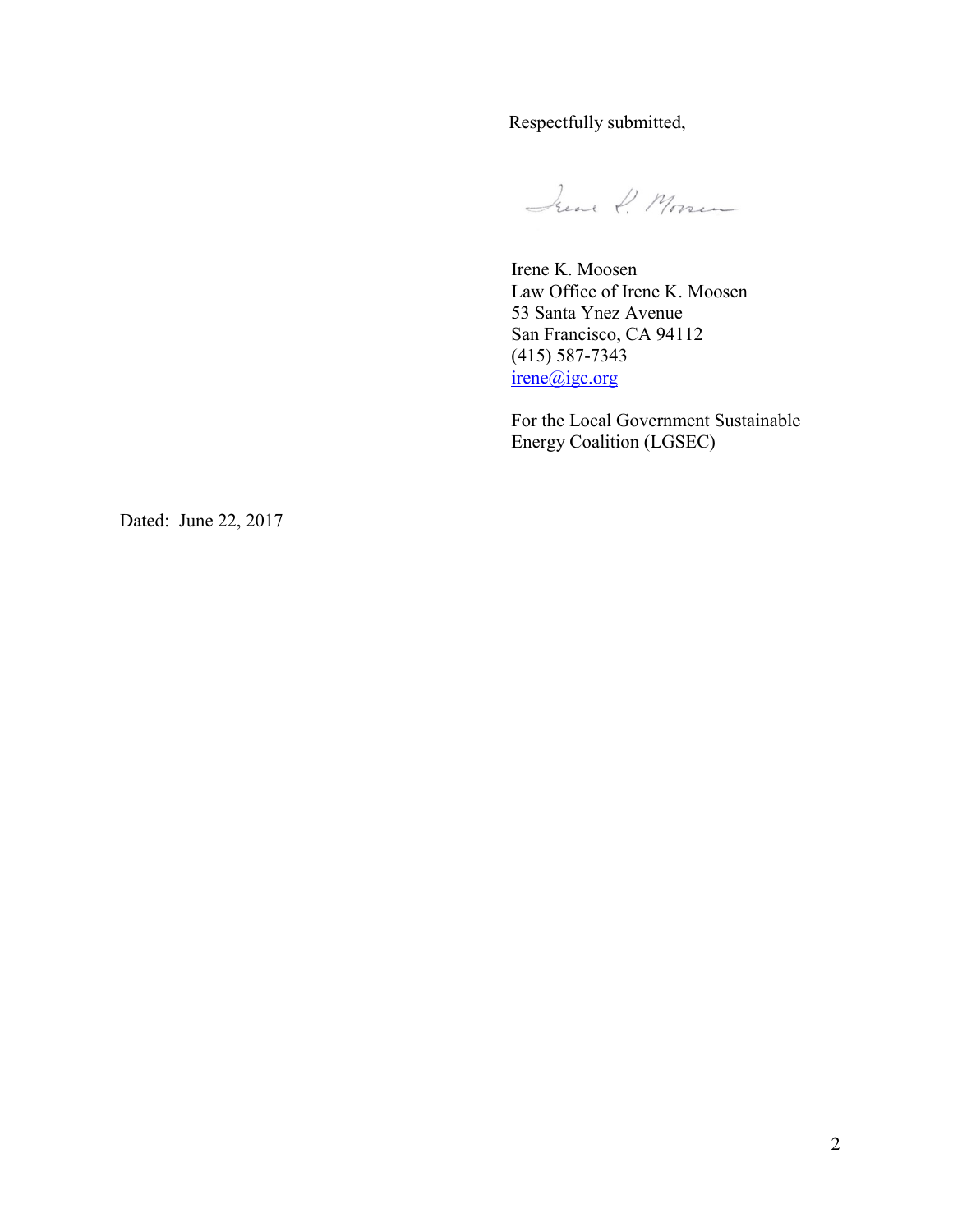# **ATTACHMENT**

## **LOCAL GOVERNMENT SUSTAINABLE ENERGY COALITION**

## **RESPONSES TO APRIL 14, 2017 ADMINISTRATIVE LAW JUDGE'S RULING, ATTACHMENT B, QUESTIONS FOR ALL PARTIES SEEKING SUPPLEMENTAL INFORMATION**

**(A.17-01-013, et al.)**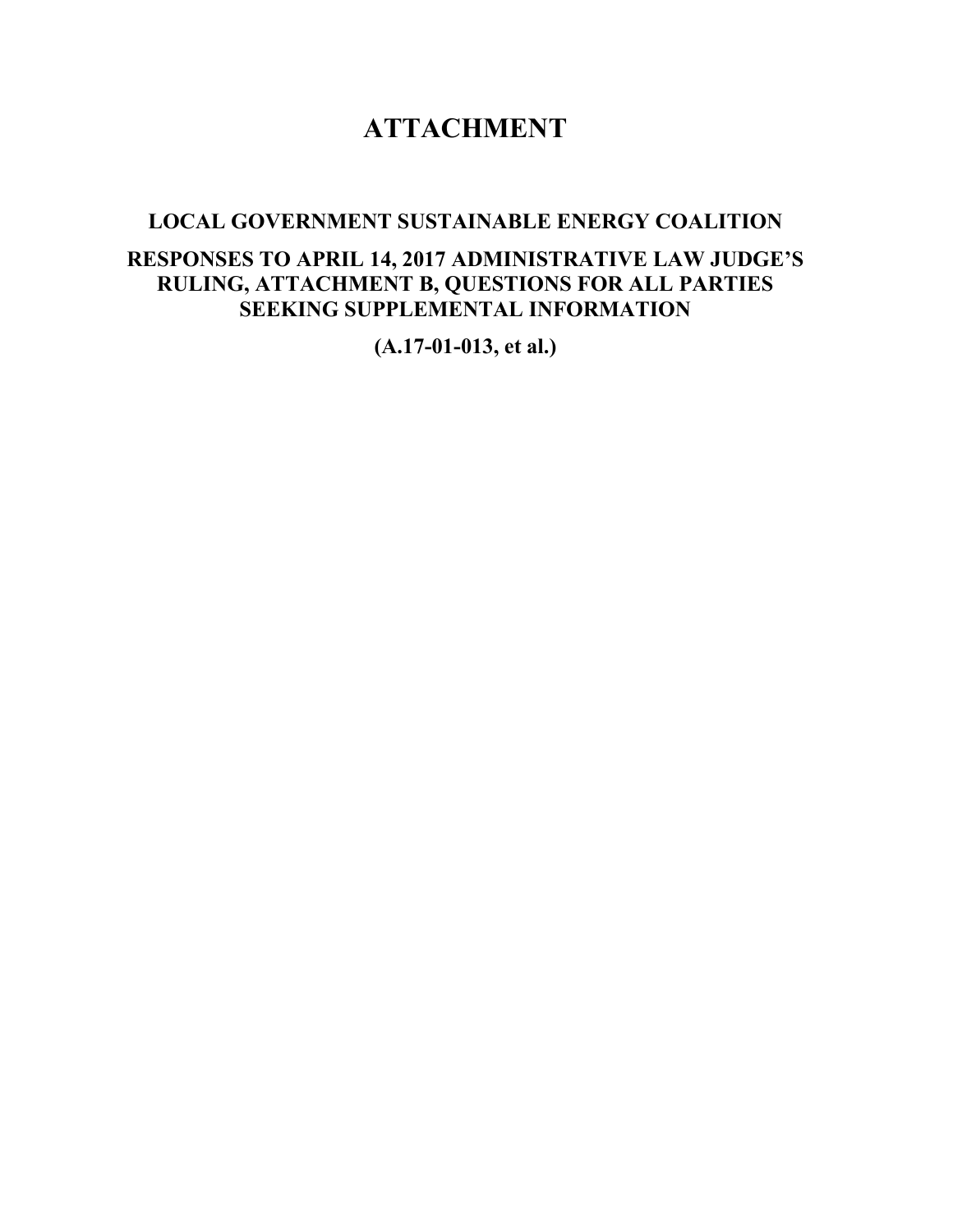#### **LOCAL GOVERNMENT SUSTAINABLE ENERGY COALITION RESPONSES TO THE APRIL 14, 2017 ADMINISTRATIVE LAW JUDGE'S RULING ATTACHMENT B QUESTIONS FOR ALL PARTIES**

**(A.17-01-013, et al.)**

#### **I. General Questions Regarding Reasonableness of Business Plans**

#### **A. Overall Portfolio**

*3. Do the business plans include any activities or program elements that might depress market participation or otherwise have a negative impact on overall goals?*

The California Public Utilities Commission's ("CPUC" or "Commission") recent Guidance Decision ordered that "all business plans should include strategies for improving the consistency of LGP administration statewide."<sup>2</sup> SCG, SDG&E and SCE provided discussions of statewide local government partnership improvements that closely mirror each other but offer only vague statements of intention to "align" various activities across multiple IOUs, claiming that some activities, such as direct install program offerings or regionalized partnerships are "on their way to become consistent statewide."<sup>3</sup> SCG stated a commitment to "a coordinated and very collaborative, on-going relationship among all implementers and Program Administrators."<sup>4</sup> Moreover, the only "statewide" tools identified for achieving improved consistency were utilization of the California Energy Efficiency Coordinating Committee (CAEECC) Public Sector Subcommittee<sup>5</sup> or the State Energy Efficiency Coalition (SEEC.) For example, PG&E points to the SEEC as a partner for its various public sector interventions such as providing tailored solutions, outreach and education and leveraging cross-agency resources in the public sector.  $6$  SCG, SDG&E and SCE state that the IOUs will explore leveraging SEEC to provide information and support for alternative funding sources and "align" best practices statewide.<sup>7</sup> These two groups are not appropriate vehicles for achieving meaningful statewide LGP administration consistency for several reasons.

First, the CAEECC does not have any authority to take any action with respect to

 $2$  D.16-08-019, Conclusion of Law 53.

<sup>3</sup> See SCG BP, pages 288-289, SCE BP, pages 197-199.

<sup>4</sup> See SDG&E BP, pages 127-128.

<sup>&</sup>lt;sup>5</sup> See for example SCG BP at page 289.

 $6$  PG&E BP, pages 331 and 342.

<sup>7</sup> SCG BP at page 288; SCE at pages 183, 192-193, 198; SDG&E BP, pages 127-128.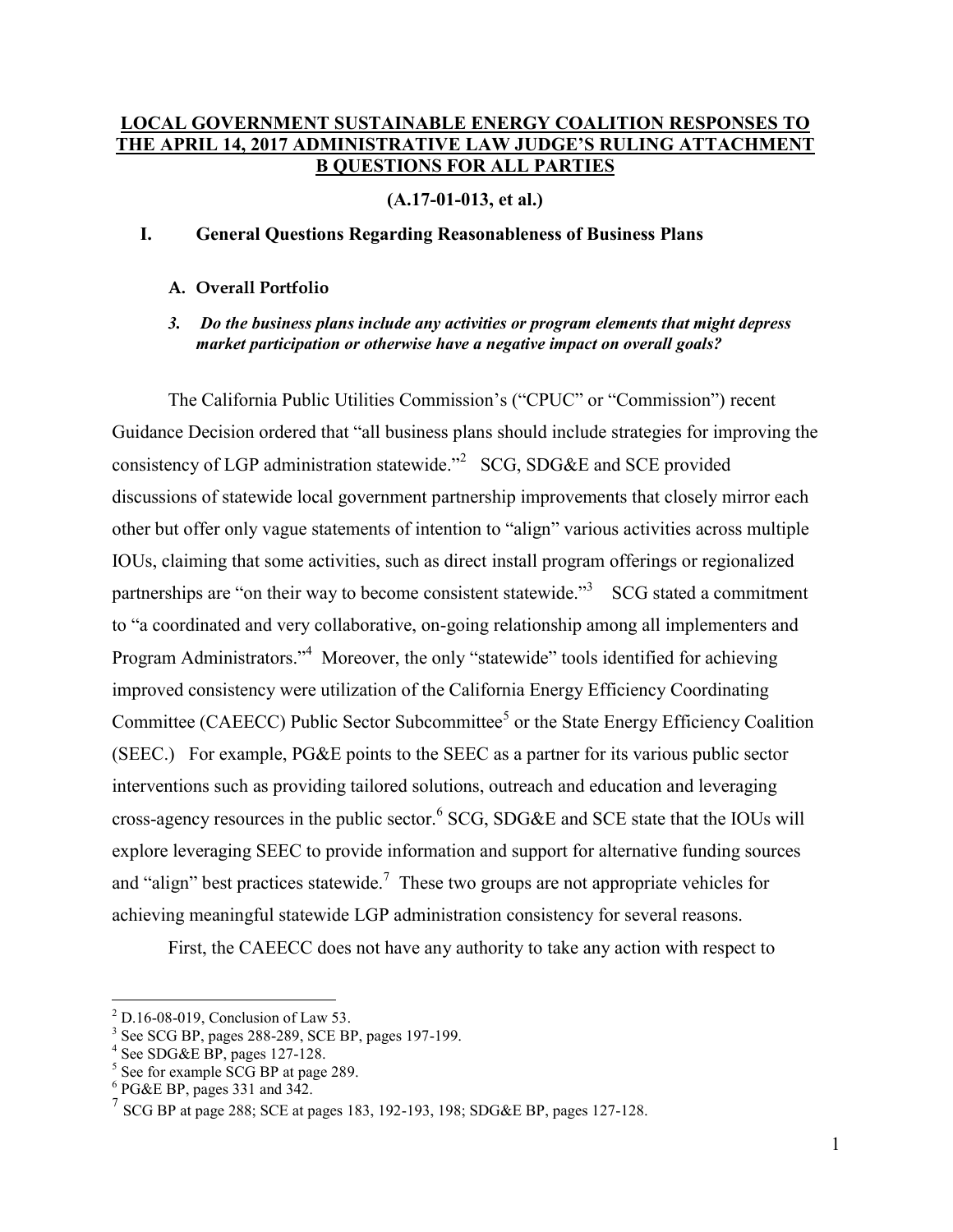either administration or implementation of energy efficiency programs. It is a stakeholder discussion forum that cannot enforce changes within any program administrator's business plan or portfolio.<sup>8</sup>

Second, the Public Sector subcommittee is comprised of local government representatives participating as volunteers. There is no compensation for attendance or related travel expenses. Local government member participation cannot possibly fulfill the detailed program administration oversight or tasks necessary to actually achieve the statewide consistency contemplated.

Third, although SEEC has been highly successful as a resource program, collaboratively administered by LGC, the Institute for Local Government (ILG) and ICLEI its mission and funding are limited. The four IOUs contribute a total of about \$1 million annually to staff this program. This budget has not changed in over six years since the program's inception despite an increasingly robust set of services, resources and significantly expanded utilization.  $9$  SEEC's budget and mission are not sized nor designed to conduct the activities that both LGSEC and the IOUs have identified as needing statewide consistency. For example, under its current scope and budget, SEEC cannot undertake improvements in contracting such as standardizing, streamlining and proposing standard contract terms and conditions for consistent agreements between LGPs and the IOUs or between the IOUs and third party implementers.

SEEC is an important resource as far as it goes, but it does not go nearly far enough in this context. Leveraging SEEC and promises of renewed coordination among the IOUs is business as usual. IOU "business as usual" created the current inconsistencies that burden local government energy efficiency activities. Statewide administrative and technical infrastructure is required to meet the equity, consistency and program implementation support needs of local government. A short examination of some of the current inconsistencies

<sup>&</sup>lt;sup>8</sup> "First, PAs, not the Coordinating Committee, are responsible for the content of what PAs file with the Commission (i.e., applications and advice letters)…. This means that PAs, not the Coordinating Committee, will have the final say in what PAs file and/or post with the Commission. " D.15-10-028 at page 76; Conclusions of Law  $#7$  and  $#9$  at page 122.

<sup>&</sup>lt;sup>9</sup> SEEC currently serves 357 cities and 42 counties throughout California. SEEC's core programs are: 1) Annual Statewide Energy Efficiency Best Practices Forum (an annual conference), 2) SEEC ClearPath California, an allin-one suite of online tools for conducting GHG inventories and forecasts, climate action planning and reducing energy use, 3) The Beacon Award that recognizes California cities and counties that reduce GHG, save energy and adopt policies and programs that promote sustainability and 4) Direct Technical Assistance through one statewide local government energy efficiency best practices coordinator.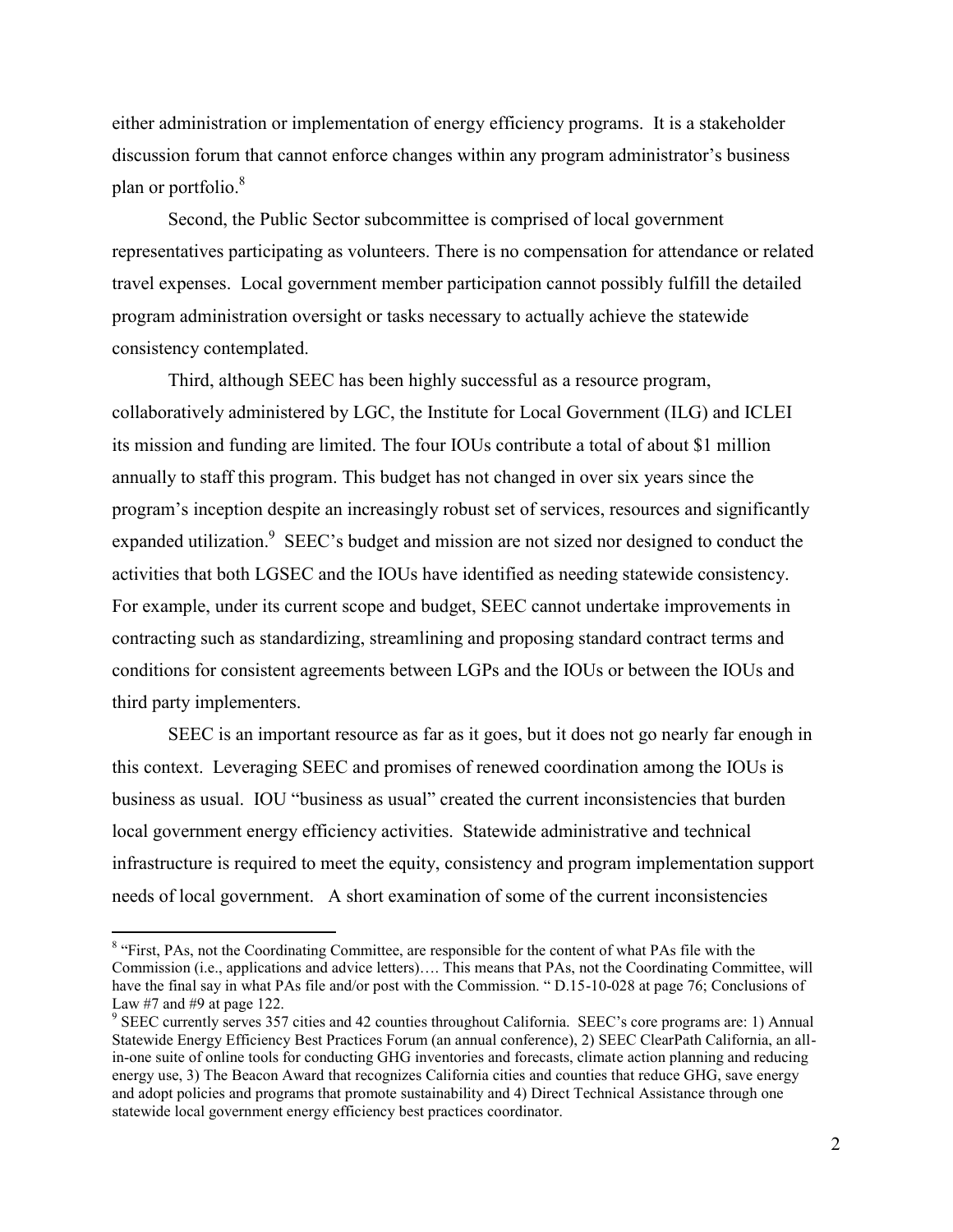burdening LGPs provides insight into the kind of strategies that would provide meaningful remedies. Today, contract terms remain limited even after D.14-10-026 approved the 10 year Rolling Portfolio to prevent the stop/start nature of shorter cycles. Contract negotiation typically takes several months and often is not completed until well after the start of a new year. In turn, the non-IOU program administrators within local governments cannot enter into contracts with their vendors until after the IOU contract is executed causing further potential delay in program implementation. These issues highlight the fact that the status quo of LGP contracting is rife with uncertainty and inefficiency right now. The LGSEC statewide local government administration proposal overcomes these IOU-program administrative problems to create greater certainty for local governments and better program outcomes.

As the Commission has noted: "statewide programs ideally would be designed to have long-term strategies and could also pursue market transformation over a period of at least five to ten years, to allow for continuity in program delivery and planned evolution during the life of the program, including data needs to track programs."<sup>10</sup> In contrast, current LGPs have contract terms that vary from utility to utility and even within one utility between LGPs. SCE and SCG have been executing one-year-only agreements for the past three years. SDG&E just this year executed five year agreements. PG&E contracts vary between one and three years. This situation may work well in the short run for some, but only for the subset of local governments in partnerships with the most favorable terms. (LGSEC's statewide administration proposal would do nothing to undo those agreements.) However, the lack of consistency represents an equity concern between similarly situated public entities, their constituencies and between public entities in different utility service areas. Likewise, funding eligibility and processes often vary not just by IOU, but within IOU territories by program or LG participant. In contrast, a single program administrator could develop standard eligible categories and criteria for funding that would implement the programs local governments are best positioned to provide their communities.

Current IOU LGPs lack coordination and consistency in design, measurement and verification and cannot be linked to long-term energy, GHG goals and other state and local government mandates. As well as the current LGPs perform, they cannot achieve the

 $^{10}$  R.13-11-005, May 24, 2016 Administrative Law Judge Ruling Seeking Input on Approaches For Statewide and Third Party Programs at page 4.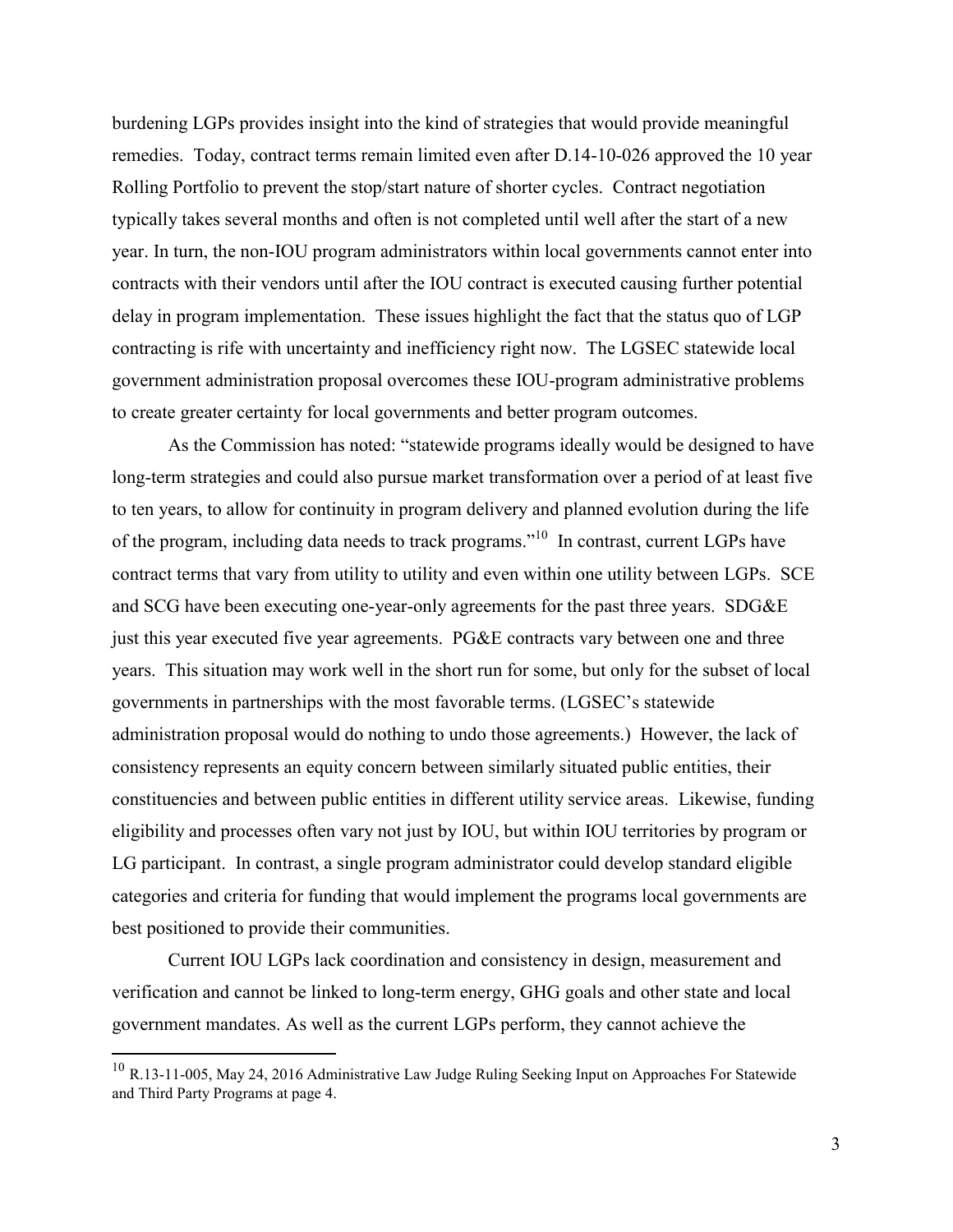Commission's long-term objectives for continuity, market transformation and data tracking targeted through the Guidance Order's other adopted statewide programs. By contrast, the LGSEC proposal provides a mechanism to connect state level goals and local program design and implementation.

Current IOU programs are often overly prescriptive in terms of qualifying measures and target installations. IOU programs for LGPs are often limited to public sector retrofits or promoting small business IOU incentives. This inhibits innovation and performance and fails to fully engage the attributes that local governments can bring to program design and implementation. Core strengths inherent in local governments such as leadership and market transformation by example, direct knowledge of constituent and business community demographics, established outreach and communication channels, economic development and community liaison roles as well as complementary planning and environmental programs remain underutilized under the current IOU-specific, decentralized program administration.

Also troubling is the disconnect between the IOUs discussion of improved programs while proposed Public Sector budgets are static or declining. It is implausible that implementation of the IOU's new "statewide consistency" activities and expanded program options is realistic in this context. For example, SDG&E has just signed 2016 contracts with five-year terms. Those contracts would be honored for their full terms under the LGSEC proposal. SDG&E says nothing about what it proposes for beyond 2020. Yet its budget stays flat through 2025. Current contracts for all the IOUs are subject to budget changes in annual advice letter filings implementing budget changes. SCE's 2016 advice letter filing included significant decreases in funding for local government programs. Likewise, its business plan includes a virtually flat budget projection for the Public Sector through  $2025$ .<sup>11</sup> PG&E's Public Sector budget declines through 2025 as well.<sup>12</sup> SCG is the only utility showing modest increases in Public Sector budgets over the Rolling Portfolio period. Other parties to this proceeding have proposed that Public Sector program budgets be increased by 40% across the board to address lagging attention to energy efficiency potential, particularly in retrofits of public buildings. $^{13}$ 

A single local government program administration would allow local governments to

<sup>&</sup>lt;sup>11</sup> SCE Amended Energy Efficiency Business Plan (February 10, 2017) at page 193, Table 52.

<sup>&</sup>lt;sup>12</sup> PG&E Energy Efficiency Business Plan (January 2017), Chapter 04 at page 8.

<sup>&</sup>lt;sup>13</sup> Coalition for Energy Efficiency (CEE) Protest, pp. 12 and 33-34; NAECO Protest at page 10.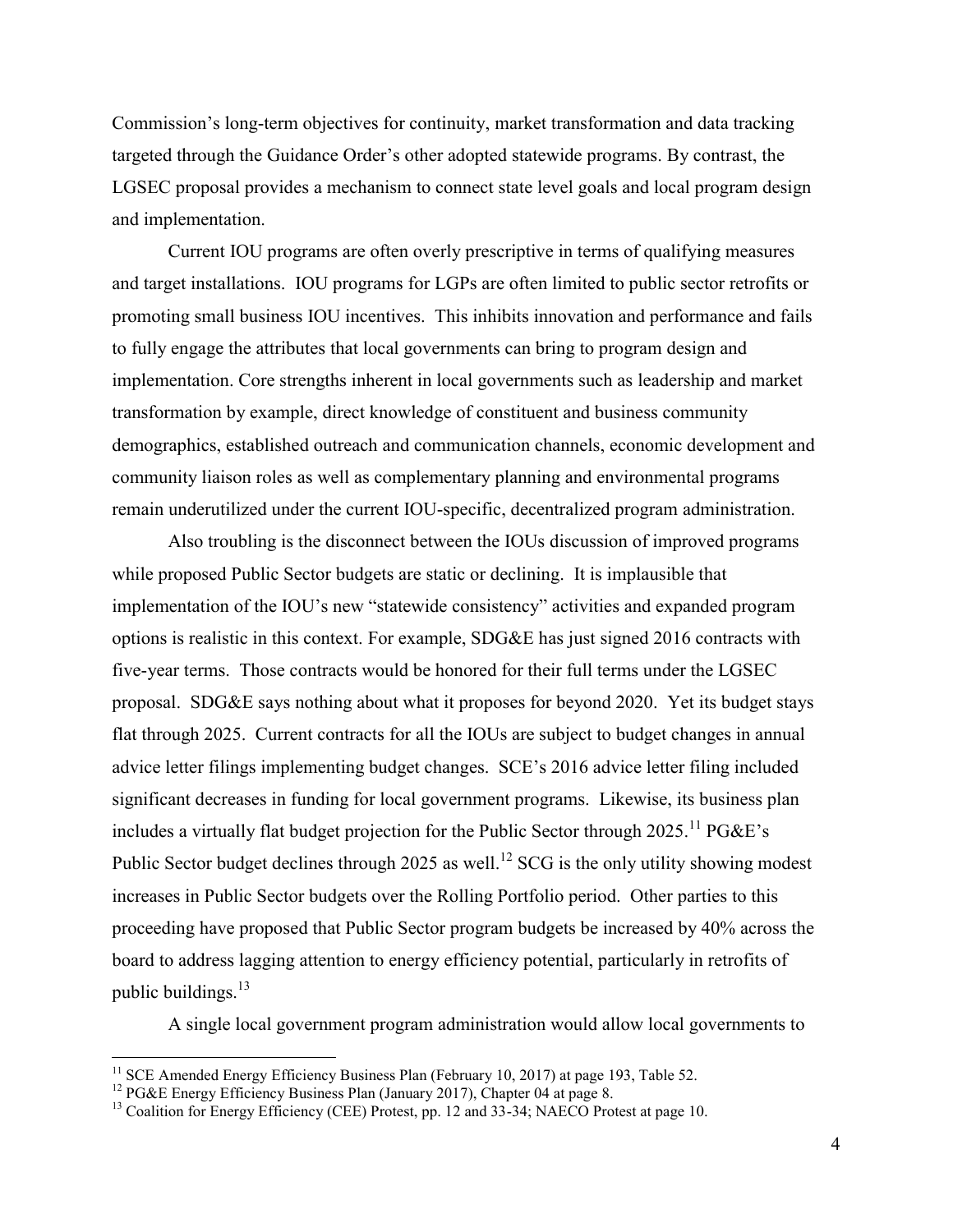engage their special characteristics to support state climate and energy goals without the filter of IOU priorities that may favor short-term energy savings over long-term or large-scale market transformation. Simply put, the existing array of IOU LGPs is not optimal for the rapidly-evolving role of local government in the energy sector that takes "bottom-up" integrated demand-side management, climate action, sustainability, adaptability and local energy use reductions as an integrated policy mandate. A dedicated statewide local government administration would provide a "one-stop" resource for the technical, financial and data support needed to support all local government energy efficiency activities. The siloed, individual measures, defined from the top-down by the utilities are not adequate to fulfill either local government energy initiatives or the Commission's new energy efficiency goals. The IOU BPs simply do not offer predictable budgeting, funding criteria and program design consistency needed to capture otherwise stranded energy savings potential. Nothing in the IOU proposals eliminates the current vulnerability to short contract terms with uncertain renewal potential, or unilateral IOU decisions that shift or cut program budgets.

#### **F. Sectoral program approaches in general**

#### *18. Will the sector strategies help achieve the Commission's goals or at least put us on a path toward achieving those goals?*

See response to Questions I. A. 3 above regarding the failure of the IOU Business Plans to provide a mechanism supportive of the Commission's (and the state's goals) for consistency and increased energy savings results from Local Government Partnerships (operating under the Public Sector or within the other sectors.)

#### **H. Local Government Programs**

#### *20. Should the PAs move toward uniform treatment of local government partnerships? If so, how? Is LGSEC's proposal a reasonable approach?*

Yes, local government partnerships should have uniform administrative treatment. The Commission should accomplish this goal by establishing a Statewide Local Government Program Administration and ordering the PAs to transition to the new statewide program administration. Greater uniformity and consistency in LGPs will only result from a dedicated infrastructure committed to realizing the benefits of statewide administration and independent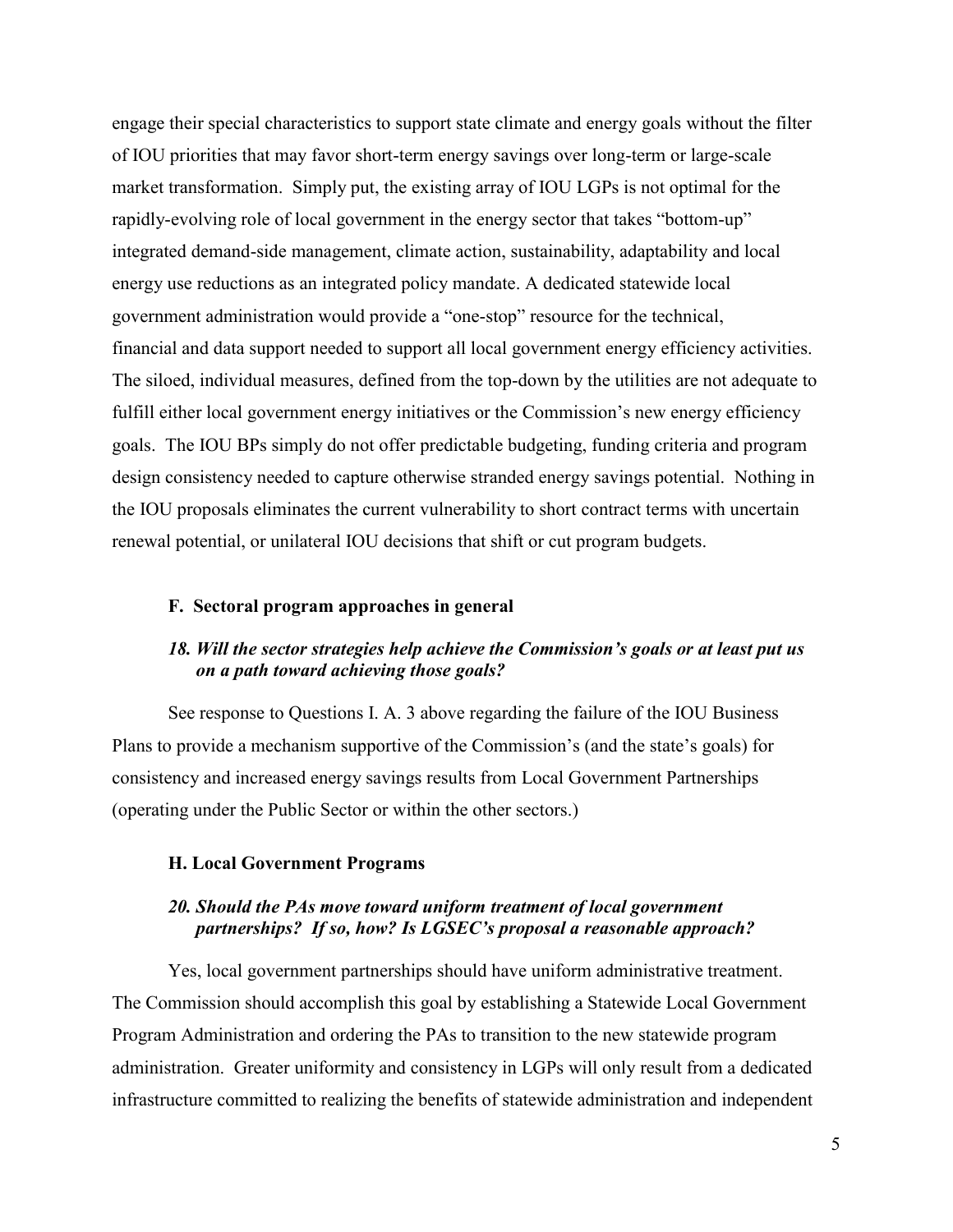from the inherently conflicting incentives in IOU program delivery. LGSEC's proposed Business Plan as the reasonable and appropriate strategy for realizing the consistency between IOU service territories overseen by a single lead program administrator envisioned by the Commission.<sup>14</sup> LGSEC's approach preserves existing LGPs and current successful programs, including those implemented by regional non-profits, while transitioning to a statewide administration program that empowers local governments to realize the energy savings potential beyond that which is deliverable by the IOU's programs alone. Under LGSEC's BP Proposal, local governments will continue existing programs tailored to their local communities and add new program designs currently unavailable under the existing IOU program structures.

The transition to statewide administration features a phased approach designed to provide a solid foundation for greater certainty and consistency leading to increased energy savings program outcomes. The LGSEC BP Proposal focuses on a number of administrative improvements, including: 1) leveraging additional funding sources, 2) meaningful access to energy use data, 3) pooled technical and training resources, 4) standardized contract terms and conditions and 5) budget cycles that mesh with local governments. A statewide LGP administrator will become the single point of contact for the CPUC and provide "ombudsman" conflict resolution between local governments and the IOU or third party implementers, reducing the current transaction burden on all stakeholders and the administrative cost burden inherent in the disaggregated administration of LGPs.

LGSEC wants to see statewide accountability in local government program administration by centralizing those functions that are common to all local government programs, bringing program offerings to local governments across IOU service territories and to those jurisdictions that are not yet or not fully participating. LGSEC's proposal works to these ends while retaining the local IOU program implementation, technical support and local relationship that, when stable, have led to notable success.

Finally, the LGSEC BP Proposal budget is reasonable in light of the IOU's program budgets and the size of recently authorized IOU pilot programs offered in other contexts, such as electric vehicle charging infrastructure. LGC is well positioned to operationalize the LGSEC BP Proposal as a non-profit with low overhead costs and independent of IOU

 $14$  D.16-09-018, Ordering Paragraph #5.